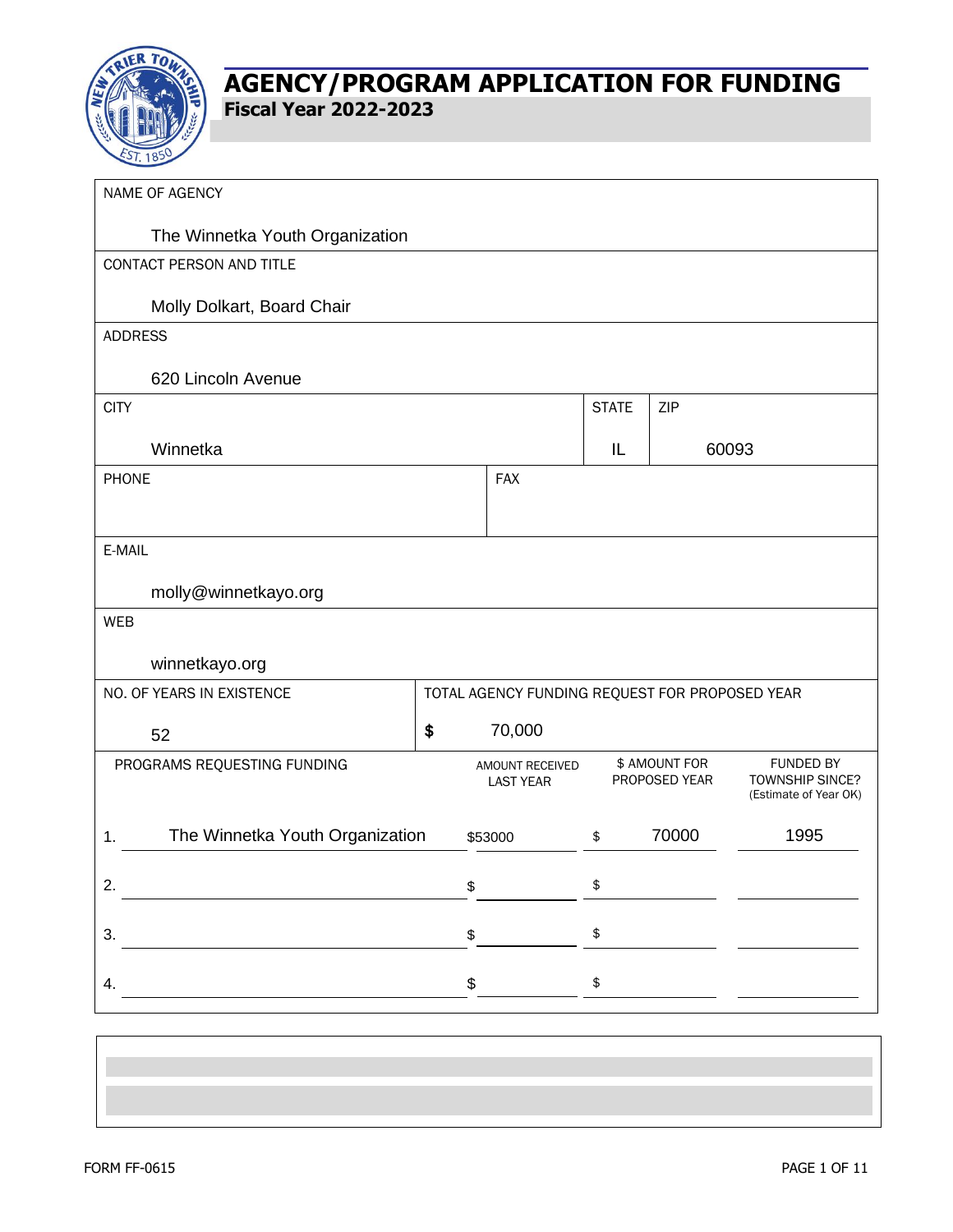

# **Eligibility Criteria For Funding**

New Trier Township General Statement of Policy:

- **Each agency/program requesting funding from the Township will be referred to either the Agency Oversight Committee, the Mental Health Committee, or the Money Follows the Person Committee of the Township. Those committees will make funding and agency/program recommendations to the New Trier Township Board of Trustees. You will be notified of their final decisions sometime in the spring.**
- Agencies considered for funding should have been in existence for one year after receiving their not-for profit status from the State of Illinois and have been providing services to the community during that time.
- No agency with the ability to tax or conduct referendums will receive Township funding.

In order to be eligible for funding an agency must meet the following minimum requirements:

- **Area Served -** While an agency may serve areas other than New Trier Township, its programs must serve residents of New Trier Township.
- **Proportion of Township Residents Served-** For agencies serving more than New Trier Township, the amount of funding requested shall take into consideration the proportion of the agency's service rendered to residents of New Trier Township.
- **Non-Profit -** Funded agencies must be 501 (c) (3) not-for-profits.
- **Needs-** The need for the service must be demonstrated.
- **Standards -** An agency requesting funding must have at least one full-time paid staff person, or its equivalent; the credentials of the applicant's staff shall meet professional standards, commensurate with the responsibilities involved.
- **Employment Practices -** The agency must be an equal opportunity employer.
- **Articles of Incorporation -** Submit a copy, as amended, if changed in the last 12 months.
- **Bylaws -** Submit a copy, as amended, if changed in the last 12 months.
- **Use of Funds -** Funds must be used as specified in the grant application and as approved by the Township. Changes must be cleared with the Township.
- **Accessibility -** All services must be available to clients with disabilities and the agency must be able to deliver services from a site that is ADA accessible. If not, please explain.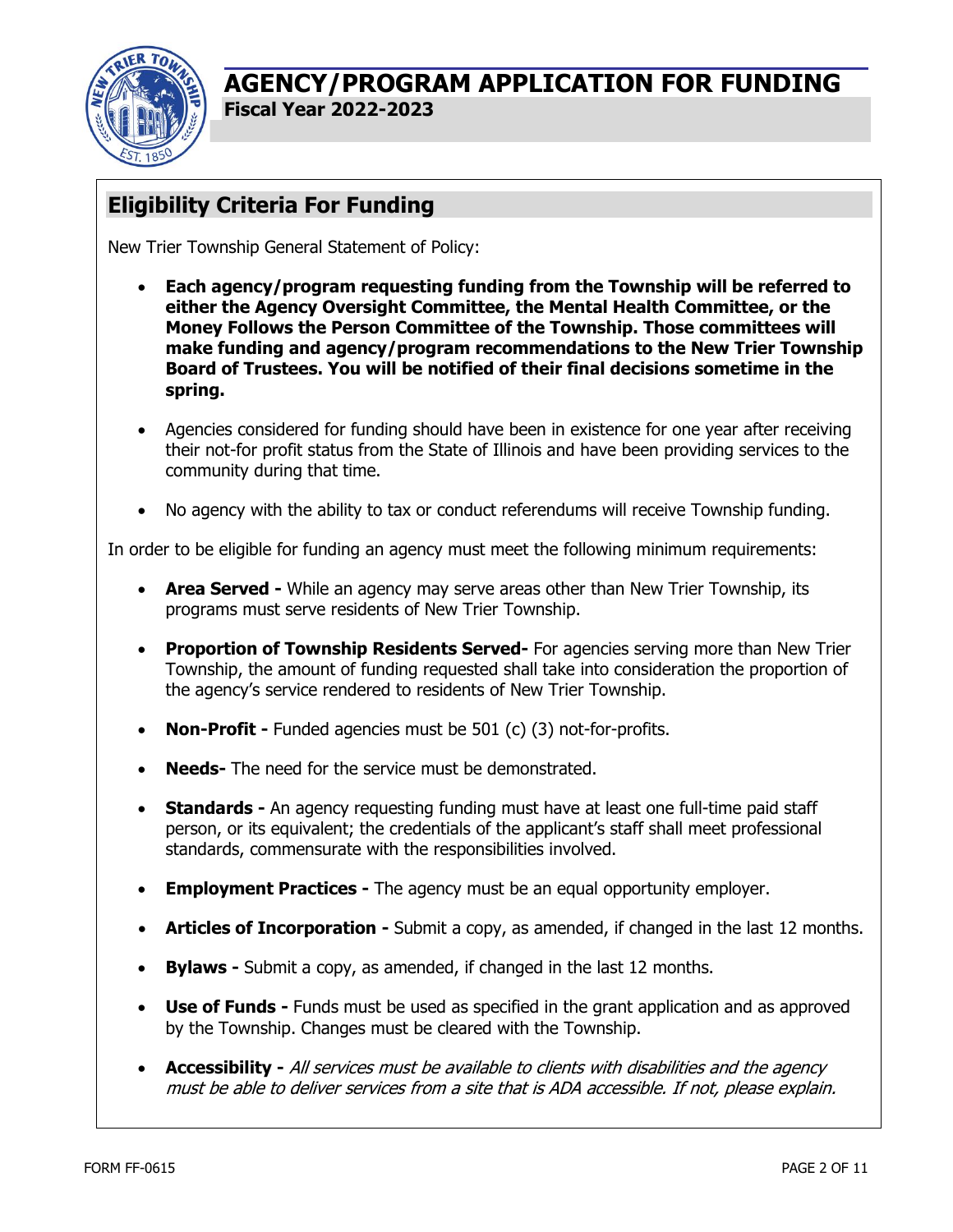

- **Accountability -** The agency shall maintain communication with the assigned advisory committee liaison, who must be allowed to attend board meetings upon request. The agency may dismiss the person from a board meeting if they convene into Executive Session. The agency shall provide meeting minutes to the liaison upon request
	- **Financial -** All agencies with budgets of greater than \$300,000 must have an annual audit performed by an independent CPA. Those agencies with a budget of \$300,000 or less must submit to the Township a copy of form AG990 that is sent to the Attorney General's Office. The Township reserves the right to request an audit be performed for agencies with budgets of \$300,000 or less.
	- **Absence of Conflicts of Interest** The agency certifies, to the best of its knowledge, information, and belief, that it has no current relationship or involvement with any New Trier Township Trustee, Employee, or Committee Member which the Agency reasonably believes could either favorably or unfavorably influence the Township's possible grant of the Agency's funding request.

**YES\_\_\_\_X\_\_\_\_\_\_ NO\_\_\_\_\_\_\_\_\_\_\_ - If no, please explain.**

### **Other Certification Issues**

Please mark yes, no, or other as appropriate next to each statement. If no, or other, please explain. Supporting documents may be requested at a future date and must be supplied upon request.

YES NO OTHER (PLEASE EXPLAIN)

|  | Agency maintains a personnel policy manual  |
|--|---------------------------------------------|
|  | Agency has a non-discrimination policy      |
|  | Agency has a sexual harassment policy       |
|  | Agency has a grievance procedure            |
|  | Agency has a Strategic Plan<br>Covers years |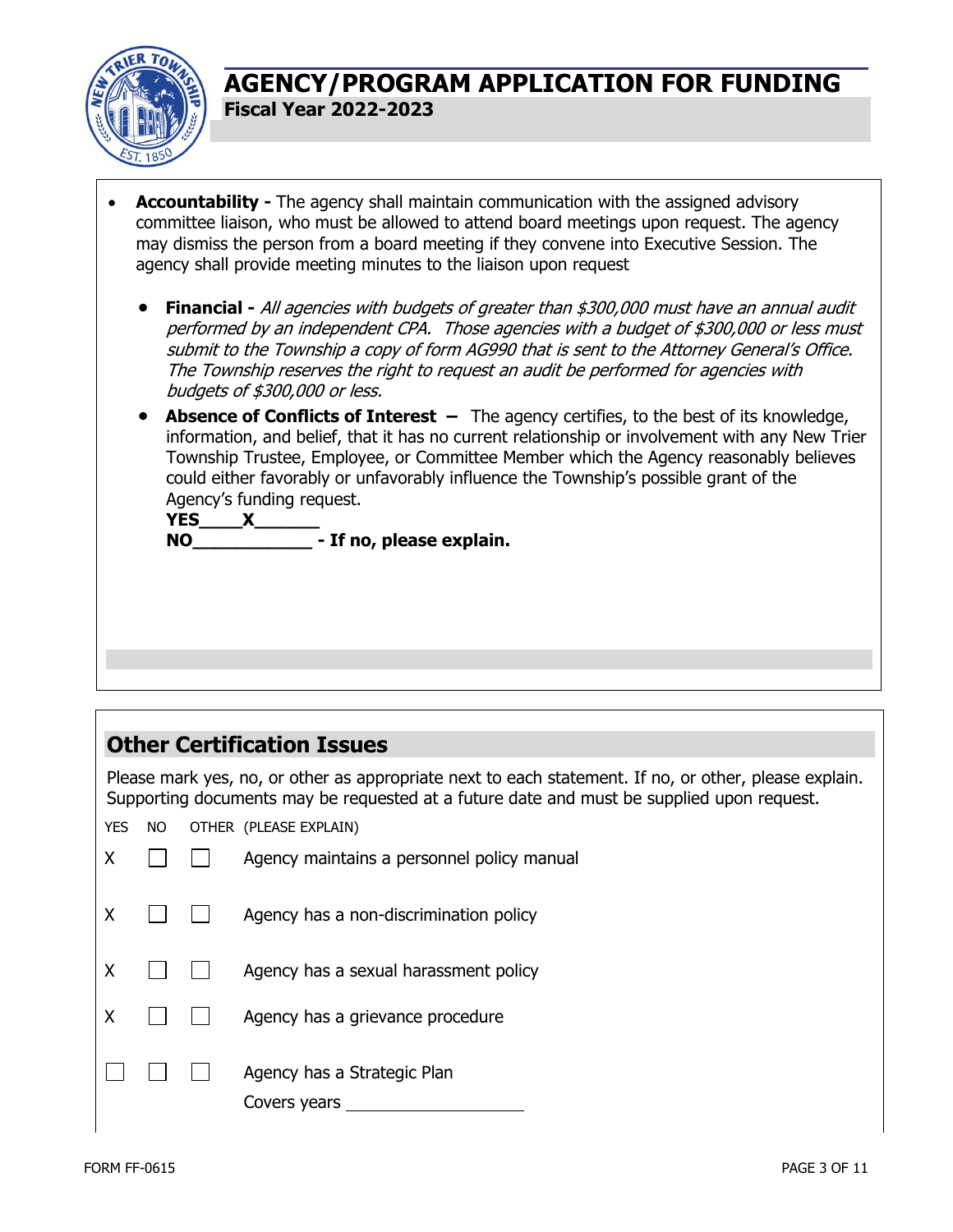

| X          |           |   | Agency produces an Annual Report                                                                                                                                       |
|------------|-----------|---|------------------------------------------------------------------------------------------------------------------------------------------------------------------------|
|            |           |   | Most recent report covers period FY2020-2021 X                                                                                                                         |
| X          |           |   | Agency has an effective fiscal management system in place and has disclosed any<br>and all Conflicts of Interest as described in the Eligibility Criteria for Funding. |
|            |           |   | Audit or AG990 completed and copy provided to the Township for most recent fiscal<br>year                                                                              |
|            |           | X | Agency maintains general liability insurance coverage and names New Trier<br>Township as additional insurer                                                            |
|            |           |   |                                                                                                                                                                        |
|            |           |   |                                                                                                                                                                        |
|            |           |   |                                                                                                                                                                        |
| X          |           |   | Agency pays all state and federal payroll taxes                                                                                                                        |
| X          |           |   | Agency has a conflict of interest policy.                                                                                                                              |
| <b>YES</b> | <b>NO</b> |   | OTHER (PLEASE EXPLAIN)                                                                                                                                                 |
| X          |           |   | Agency has by-laws in place                                                                                                                                            |
|            |           |   |                                                                                                                                                                        |
|            |           | X | Agency is accredited by recognized accreditation organization (where appropriate)                                                                                      |
|            |           |   | Date of most recent accreditation<br>n/a                                                                                                                               |
|            |           |   | n/a                                                                                                                                                                    |
| X          |           |   | Agency's board serves without compensation<br>Number of board members 6                                                                                                |
|            |           |   |                                                                                                                                                                        |
|            |           |   |                                                                                                                                                                        |
|            |           |   | Schedule of board meetings _______ 3rd Wednesday of each month, 7:00PM                                                                                                 |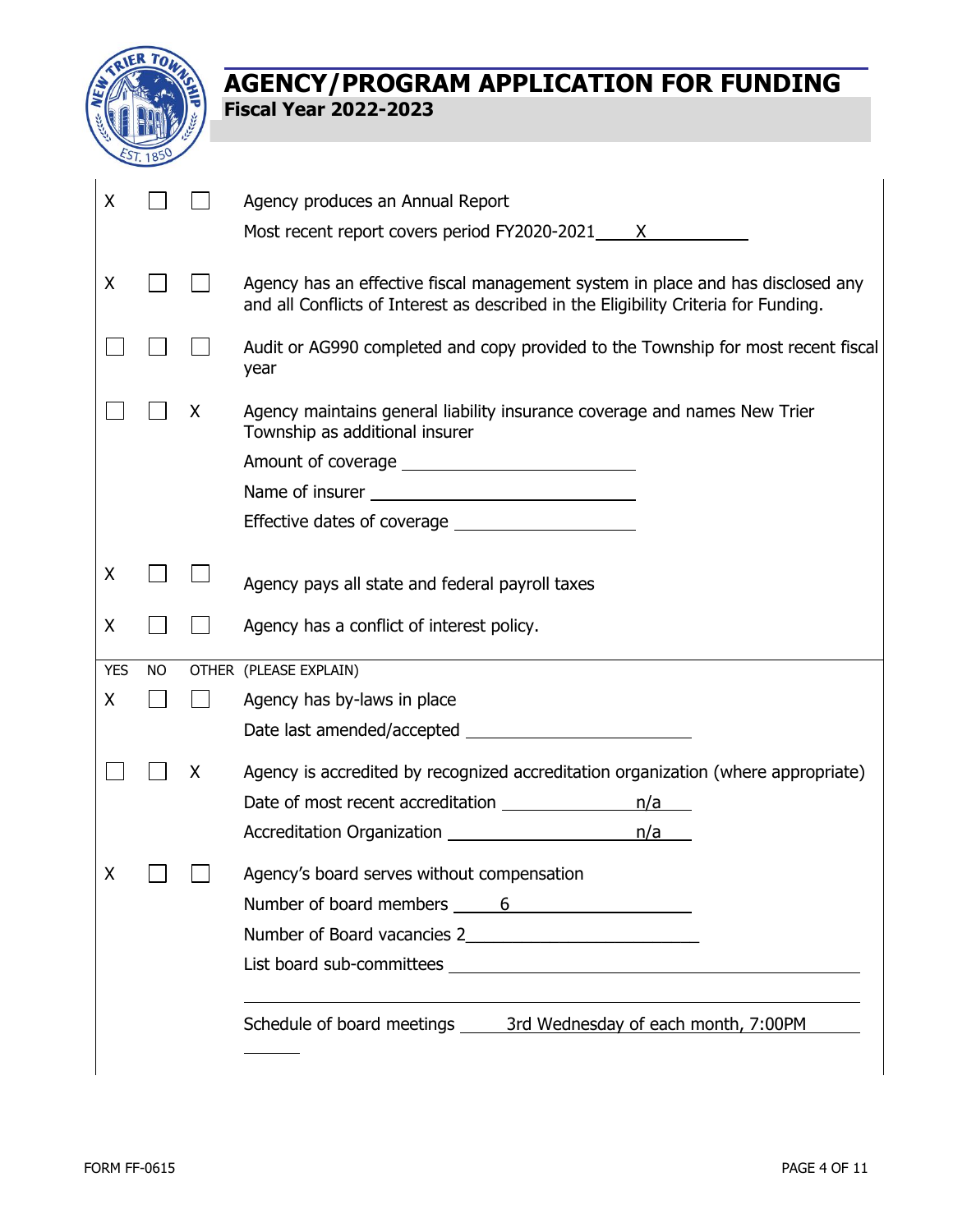|                                                                                                                                                                                                                                                                                                                                                                                                                                                                                                       | <b>AGENCY/PROGRAM APPLICATION FOR FUNDING</b><br><b>Fiscal Year 2022-2023</b>                                                                                                                                                                                                                                                                                                                                                                                       |  |  |  |  |  |
|-------------------------------------------------------------------------------------------------------------------------------------------------------------------------------------------------------------------------------------------------------------------------------------------------------------------------------------------------------------------------------------------------------------------------------------------------------------------------------------------------------|---------------------------------------------------------------------------------------------------------------------------------------------------------------------------------------------------------------------------------------------------------------------------------------------------------------------------------------------------------------------------------------------------------------------------------------------------------------------|--|--|--|--|--|
| Χ<br>X<br>X<br>X                                                                                                                                                                                                                                                                                                                                                                                                                                                                                      | Agency has Auxiliary or other Advisory/Governing Board. If so, please explain:<br>We maintain an advisory board of individuals who have either served on the<br>board, or whom we seek out for specialized advice.<br>Agency provides staff with opportunities for training and personal development<br>Agency has filed its annual report with the Illinois Attorney General<br>$#$ n/a<br>Agency has filed its annual report with the Illinois Secretary of State |  |  |  |  |  |
| We certify that we meet all the eligibility criteria for funding and that the information contained in<br>this application is true and correct to the best of our knowledge and agree to comply with all<br>requirements of the program and funder if we are awarded and accept funding. Furthermore, our<br>Board has been advised of the Eligibility Criteria and approved our signing of this document.<br><b>Agency Director Name</b><br>Signature<br>Date:<br>Board President Name Molly Dolkart |                                                                                                                                                                                                                                                                                                                                                                                                                                                                     |  |  |  |  |  |
| <b>Signature Molly Dolkart</b>                                                                                                                                                                                                                                                                                                                                                                                                                                                                        | Date: 9/13/2021                                                                                                                                                                                                                                                                                                                                                                                                                                                     |  |  |  |  |  |
|                                                                                                                                                                                                                                                                                                                                                                                                                                                                                                       |                                                                                                                                                                                                                                                                                                                                                                                                                                                                     |  |  |  |  |  |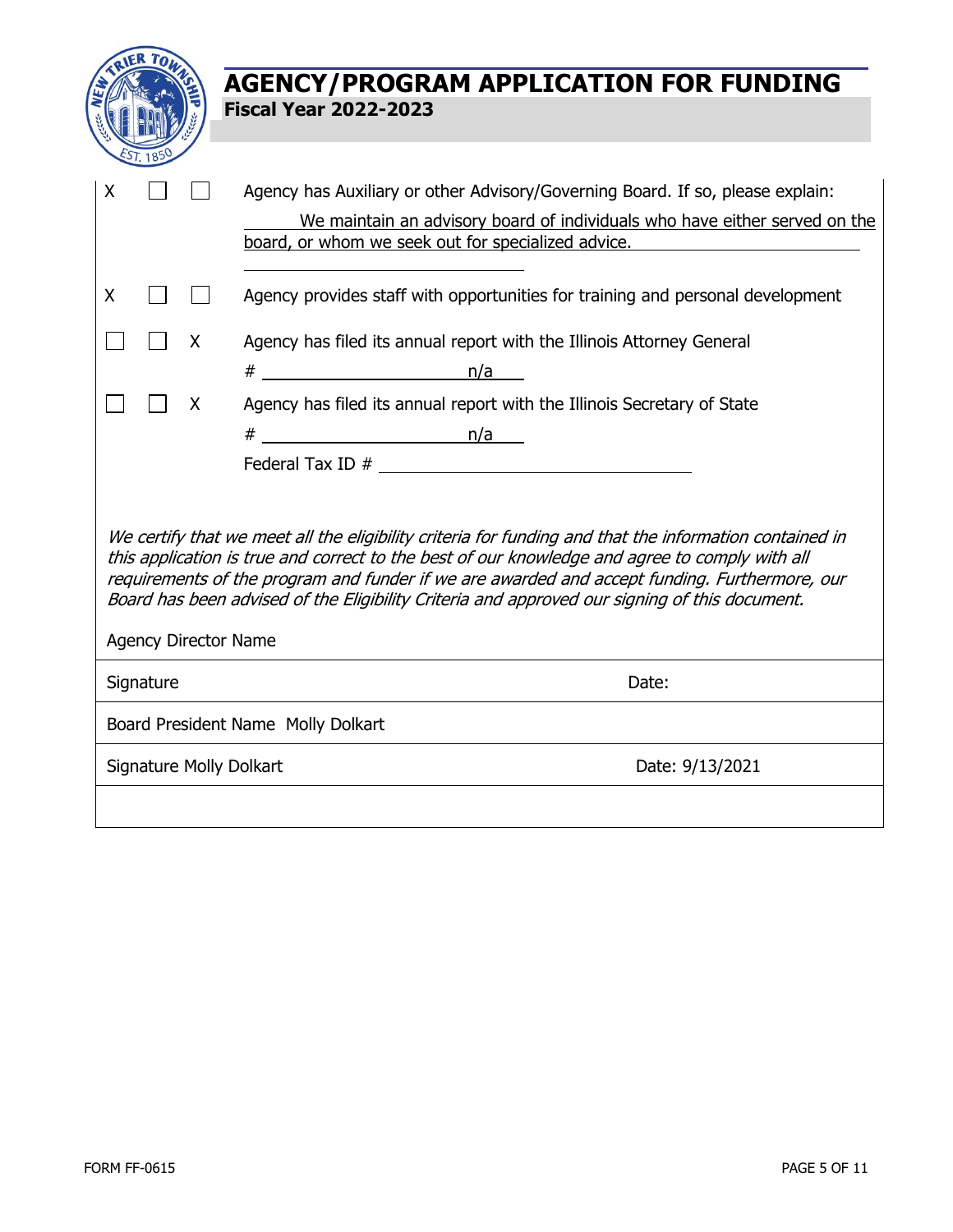

# **Organizational Profile**

(A) The Organizational Profile is part of the New Trier Township Application For Funding; and (B) It is the Agency's responsibility to keep the Organizational Profile information current each year and provide New Trier Township with further information on an ongoing basis if there are any significant changes, such as to the mission, organization, board requirements, and/or other changes.

(1) Briefly summarize the agency's mission, history, services, and organizational structure. Have these changed significantly over the lifespan of the organization? (Please attach a current organizational chart, if available.)

The Winnetka Youth Organization's mission is to foster individual development in adolescents by providing adult-to-youth mentoring with opportunities for leadership, citizenship and education within a positive, encouraging environment. Through our diverse positive youth development initiatives, we empower adolescents to become more active community members and leaders, while also giving them opportunities to develop confidence in their own talents and skills.

(2) Briefly summarize the role of the board and the requirements for serving on it. What role does the board play in the administration and operation of your organization and what is the desired size of a full and active board?

Our requirements are that they are a)connect with our mission, b) can attend the majority of monthly meetings to maintain an informed quorem, c)willing to advocate for and obtain the resources we need to further our mission.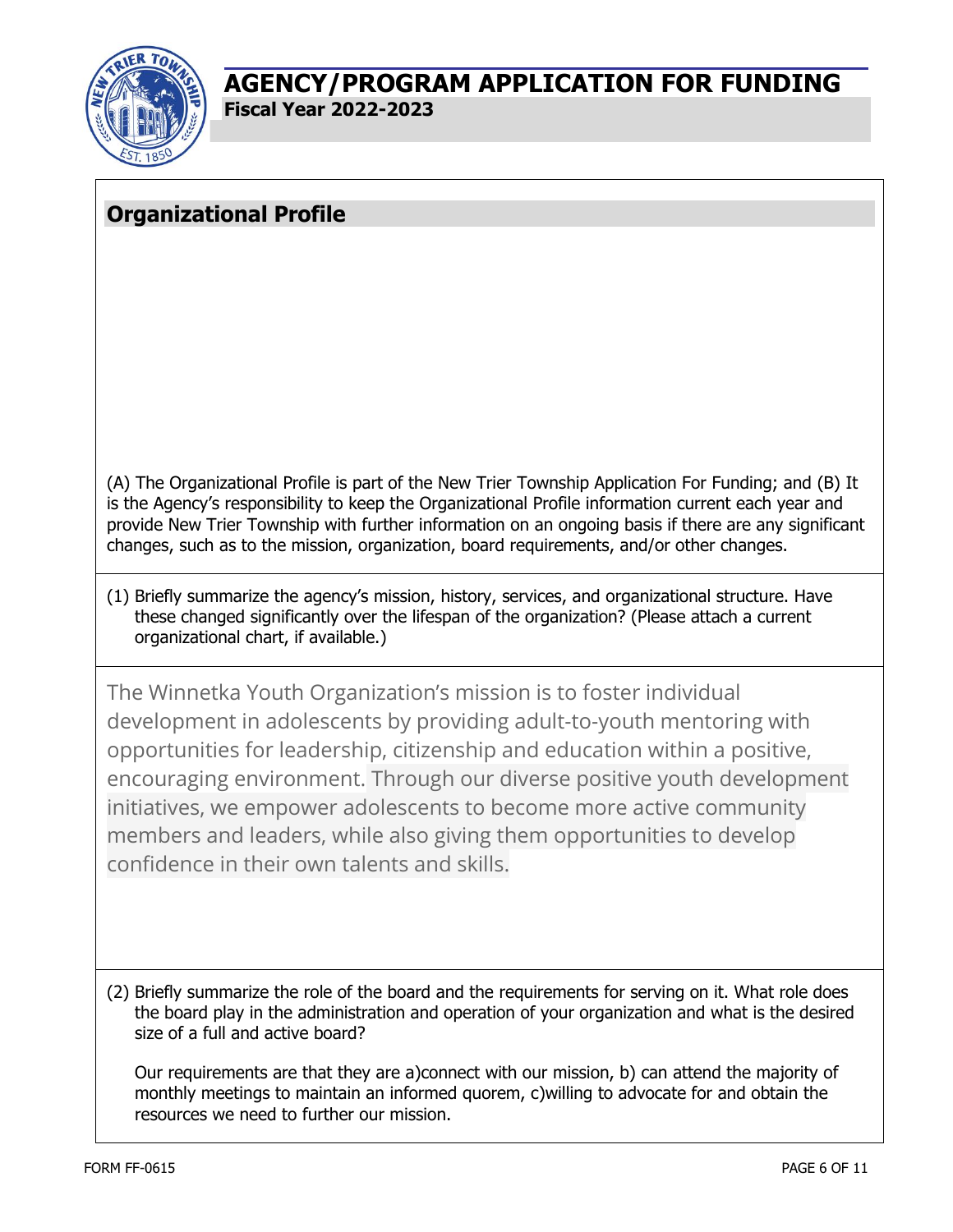

# **Agency/Program Funding Request Information**

### **PROGRAM DESCRIPTION**

| (1) | Describe the services provided by this program, eligibility requirements, and the target<br>population. |
|-----|---------------------------------------------------------------------------------------------------------|
|     |                                                                                                         |

The target population served by The Winnetka Youth Organization is youth ages 13-18.

(2) How does this program fit in with one or more of the priorities identified by New Trier Township in its strategic plan? Please explain.

We are unique in that we fill the after-school hours with positive social programming on a variety of topics.

Please check each priority you feel the program addresses. (Most programs will address only one or two priorities.)

See our website at [www.newtriertownship.com](http://www.newtriertownship.com/) for more information.

 $\Box$  Aging in Place  $\Box$  Low Income Families

 $X$  Youth Services  $\Pi$  Persons with Disabilities

X Other

#### **NEED**

(3) Describe the need and demand for this program in the community and justify that it deserves investment of Township funding. You may include both data and examples of individual clients.

In the past several years, we have h

(4) Are you able to meet the full demand for this service or is there a waiting list? What new or unmet needs do you see in the community or for the clients served in this program?

We are working to regain the teen engagement we had pre-Covid-19. This will take additionally community engagement to regain these populations.

### **CAPACITY**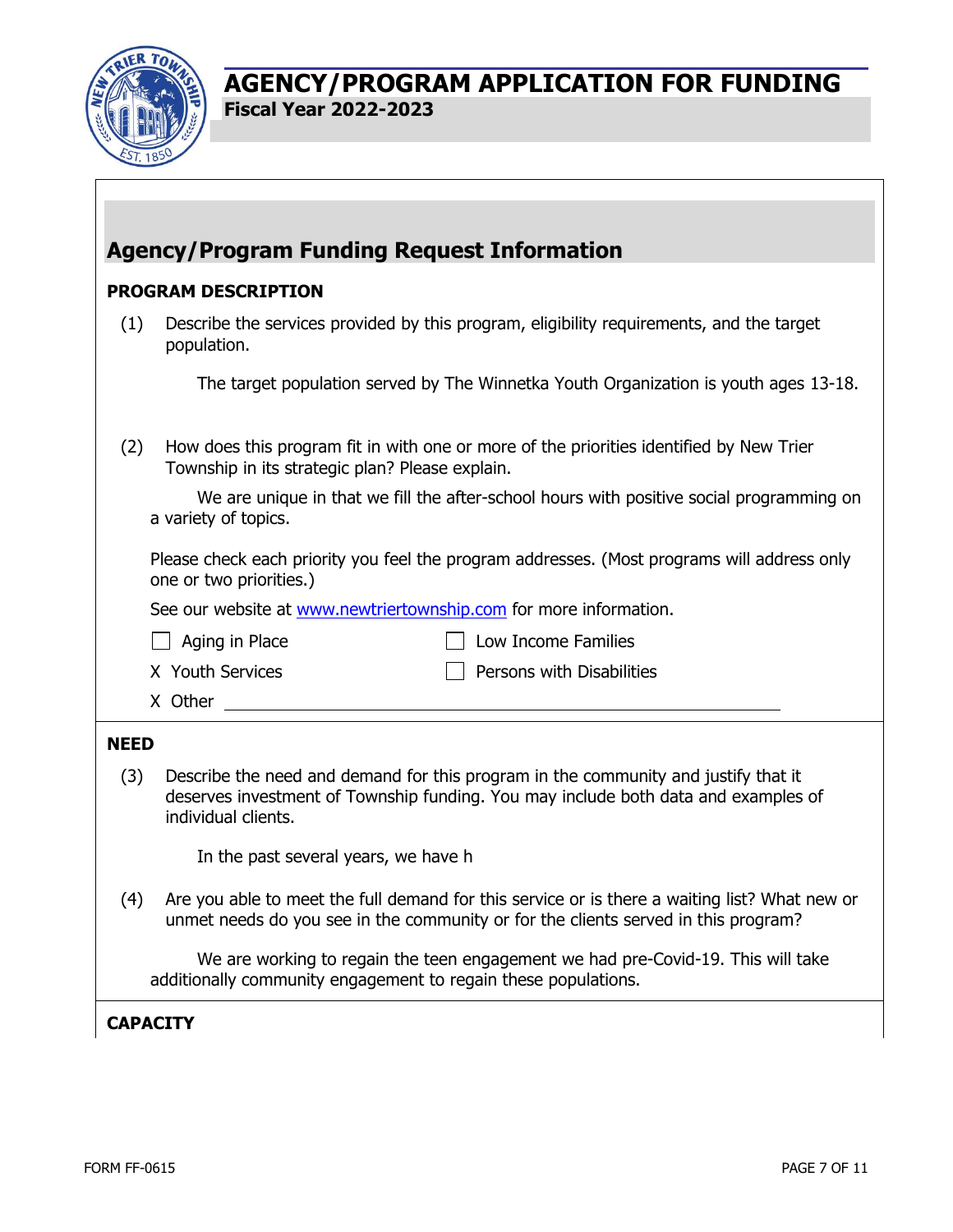

(5) Demonstrate that the program has the vision, personnel, and skills to successfully carry out the program and achieve its goals, objectives and performance measures. Summarize any major changes in staff or personnel.

We recently hired a new Executive Director. She has verified experience with a major agency who

#### **SERVICE STATISTICS/DEMOGRAPHICS**

(6) Who is being served by this program? Please provide a statistical breakdown of the number of clients served, the total units of service delivered, and costs per unit of service by filling in the chart below. Please state and define your unit of service for this program and why you chose it. To calculate cost per unit of service, divide the total number of units of service into the total budget for the program. (Suggestions for the appropriate unit of service are included in the proposal in the directions. For some programs you may wish to calculate cost per unit of service in more than one manner.)

(6a) Unit of service definition –

(6b) SERVICE STATISTICS – Please indicate fiscal year dates for each column

| PLEASE INDICATE FISCAL<br>YEAR/DATES IN EACH COLUMN | Prior Year 2020 | Present Year 2021 | Proposed Year 2020 |
|-----------------------------------------------------|-----------------|-------------------|--------------------|
| Number of persons served<br>(unduplicated count)    |                 |                   |                    |
| Number of units of service                          |                 |                   |                    |
| Cost per unit of service                            |                 |                   |                    |

(7) What are the demographics of New Trier clients served in the prior year? (breakdown by community).

The majority of our stakeholders were from the New Trier Township. We have sought and received additional funding from The Village of Northfield.

(8) Total from New Trier Township (unduplicated).

We did not get this disaggregation of data from our previous ED and PD.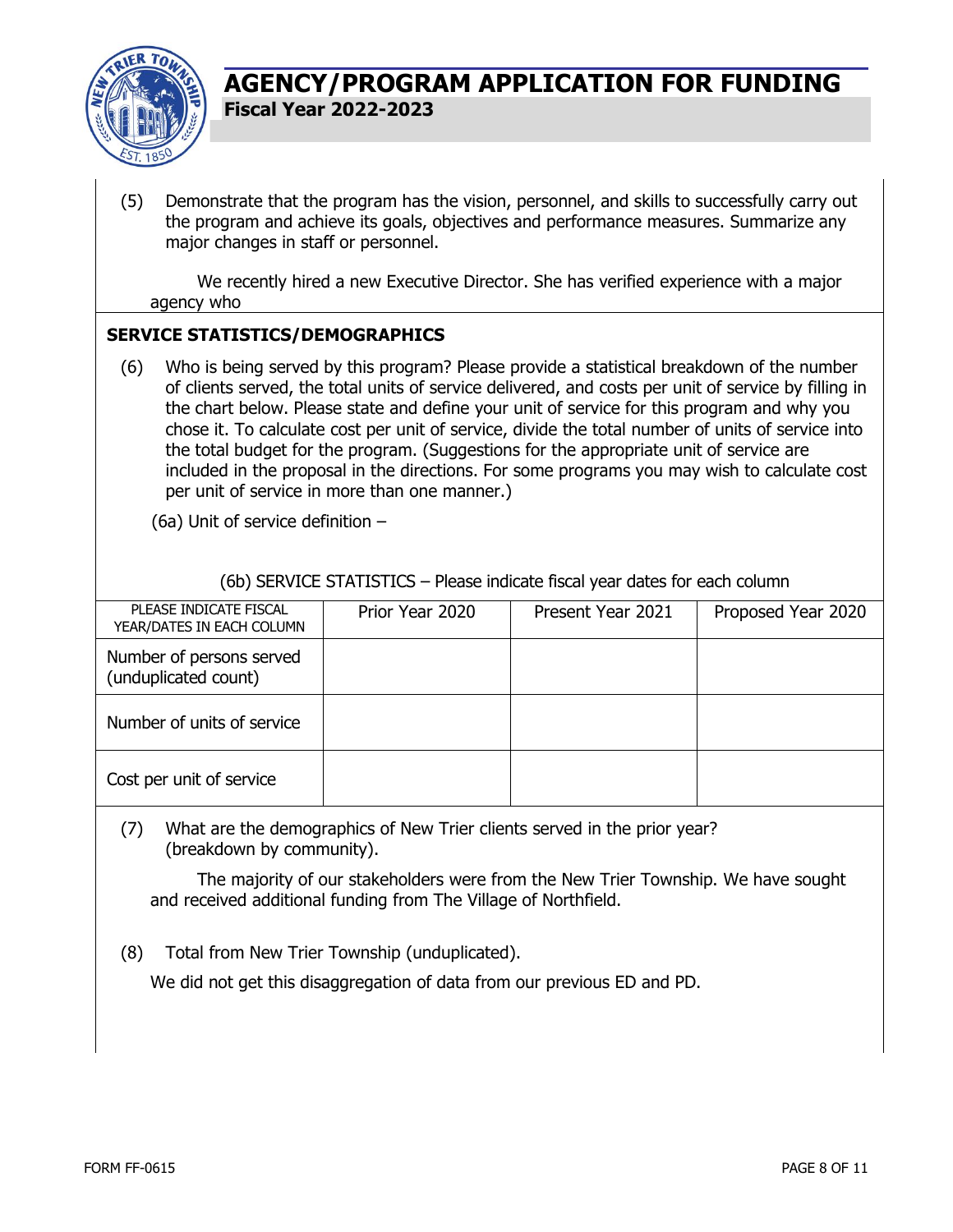

- (9) New Trier Township clients are what % of total? The ED and PD did not provide this data.
- (10) Units of Service to New Trier clients. The ED and PD did not provide this data.
- (11) Units of Service to NTT clients are what % of total The ED and PD did not provide this data.
- (12) New Trier clients age breakdown 13-18

#### **OUTCOMES/EVALUATION**

(13) What outcomes did you achieve for your clients in the prior year? Results should be clientoutcome based, specify a target level of achievement, the measurement tool that was used, the rationale for setting the target at a certain level, and a timeframe for accomplishment. Detail any changes made in the program as a result of these outcome results.

We maintained engagement with teens who were socially isolated and had no other contact outside of their home

(14) What results are you committed to achieving in the present year? (If outcomes are the same as above, simply state that we hope to improve upon the past year's results)

Working with other community groups to understand emergent trends in the impact of COVID-19 on youth, determining how we can help each other to meet new needs, and developing cohesion amongst ourselves and with schools in order to meet upcoming challenges.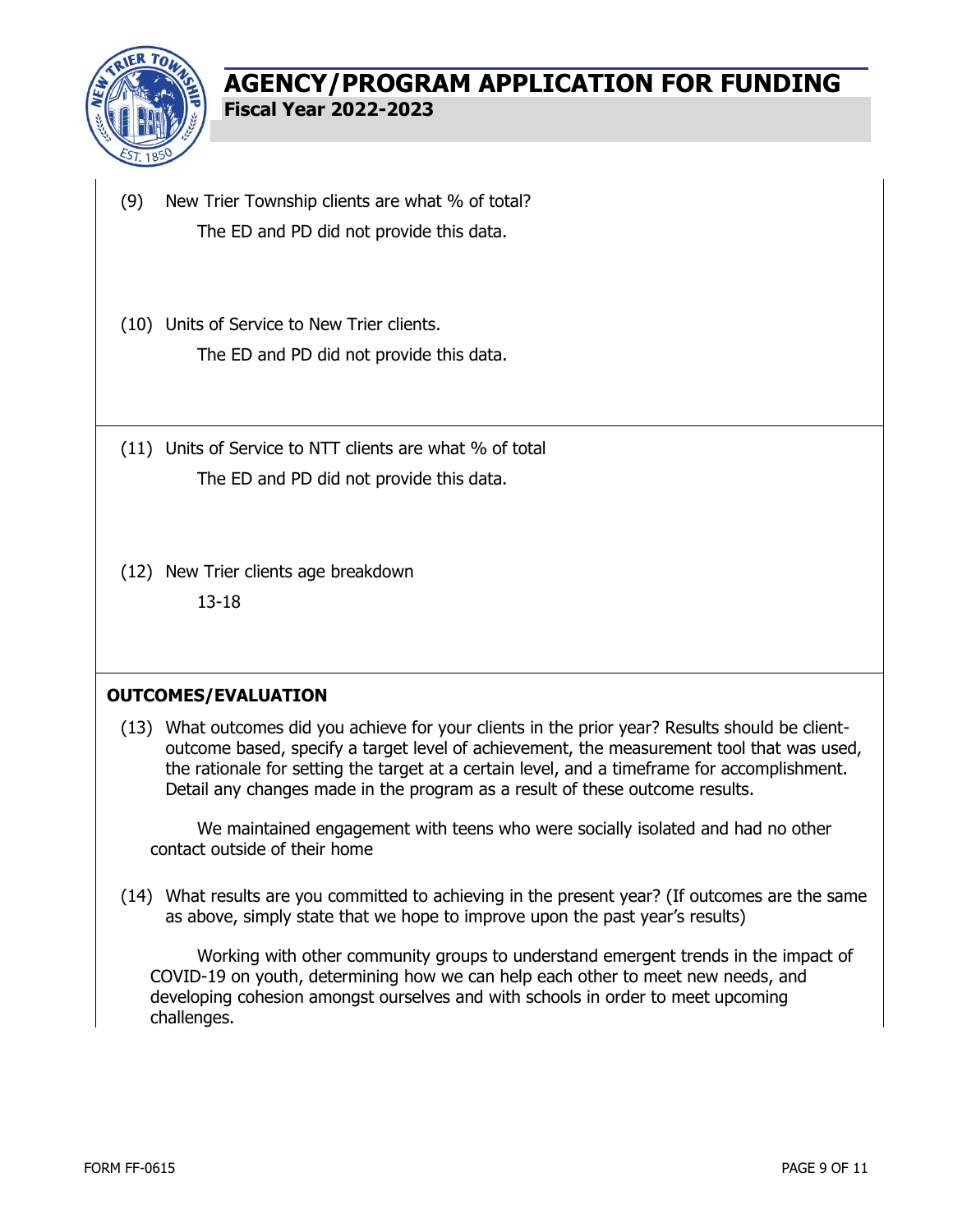

(15) Are there any other program effectiveness/evaluation measures you think are important, such as customer/client satisfaction surveys, quality of service measures, or other indicators? Please describe.

Yes, we will begin using exit surveys with our youth. Our Board determined that we need to seek out additional feedback from alumni in order to acquire anecdotal longitudinal data. When we disaggregate data, we will will be conscientious of reporting it in ways that will maintain anonymity and privacy of our teens. For example, reporting attendance disaggregated by gender may accidentally out someone who is non-binary.

### **CHANGES/CHALLENGES**

(16) What changes or challenges (legal, socio-economic, demographic, financial, political or other) did the agency, program, and clients face in the prior year? How did you respond? What challenges or changes do you anticipate in the present year? (If changes/challenges were the same for all programs, do not repeat).

Teens were still really eager to participate in social service events once we were able to do in-person programming. Some teens were not allowed to do any social activities outside of the home, and could only participate in our online programming.